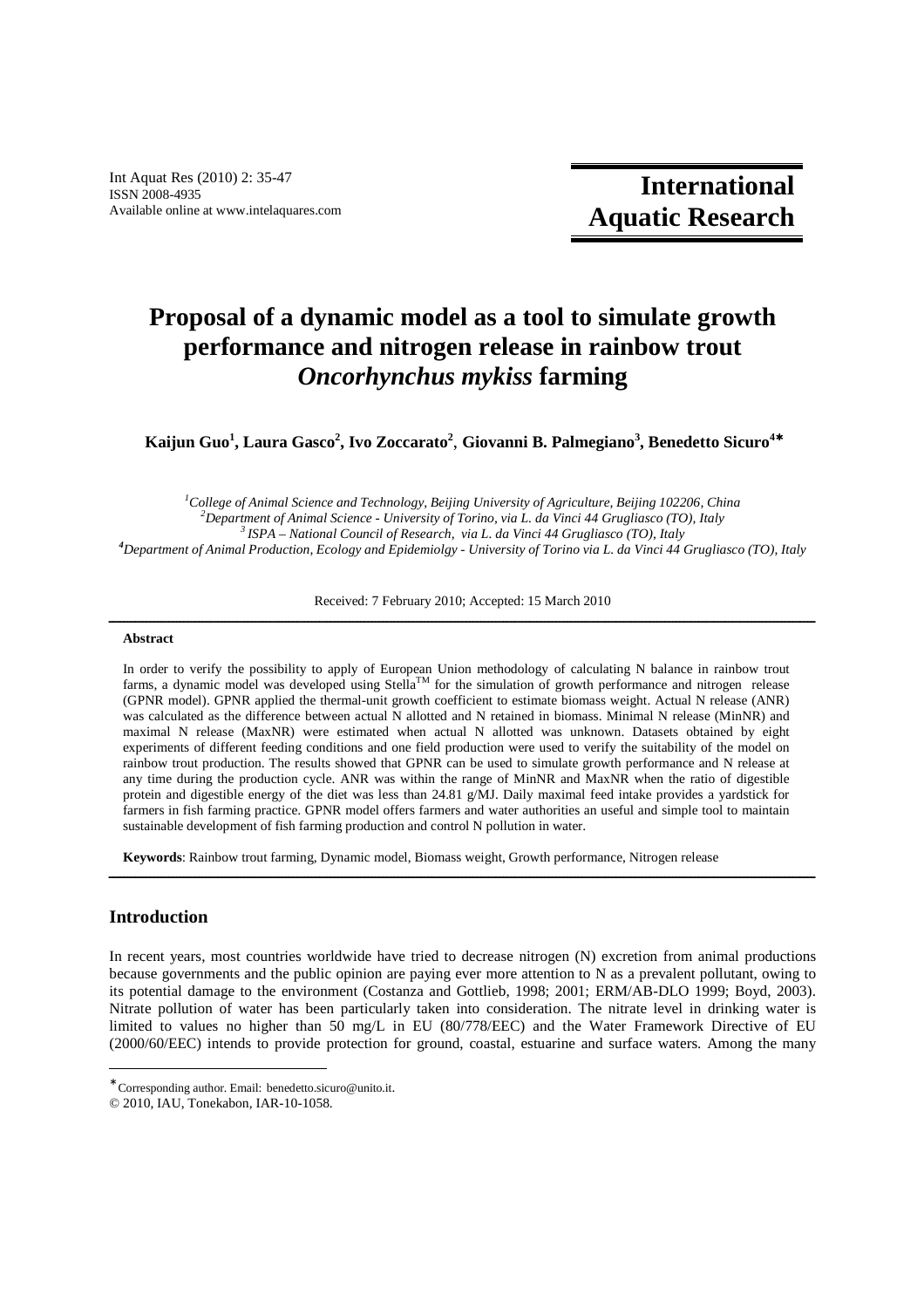sources of water pollution, fish farming is important for N and phosphorous load even though their release is highly diluted (Roque d'Orbcastel et al. 2008). Sustainable fish farming relies on the reduction of pollution loads while maintaining optimal production. When fish farmers try to optimize production capacity and minimize production costs while maintaining product quality, fish farming strategies must meet or exceed environmental legislation (Færgemand 1995), and the best management practices must be adopted by farmers even if they tend to be reluctant (Boyd 2003). In fish farming production, N waste consists of excretory products (NH3 and urea), N-containing faecal products and uneaten feed. NH<sub>3</sub> (that is rapidly converted to NH<sub>4</sub><sup>+</sup> in water) is excreted by the gills while the other compounds are found in different forms of wastes in faeces. Ammonia is always the dominating form of N excretion in salmonids often making up approximately 90% of the total (Frier et al. 1995) while 5-15% of total N is released as urea. Ammonia could be transformed by nitrification and denitrification or simply disappear through a black box (loss) (Lefebvre et al. 2001). Much research has been done concerning to either water output quality parameters including NO<sub>3</sub>, NO<sub>2</sub>, NH<sub>4</sub><sup>+</sup>-N (Ziemann et al. 1992; Zoccarato et al. 1994) or total ammonia nitrogen (TAN) (Cheng et al. 2003; Webb and Gatlin 2003)

Problems concerning direct measurement of waste output from fish farms have been reported and several models have been developed to study N output (Frier et al. 1995; Lefebvre et al. 2001; Doglioli et al. 2004).

However, this research cannot indicate the exact amount of N release from fish farms because of the various aquaculture wastes (dissolved nutrients, faecal matter and feed wastes) and the complicated chemical changes of ammonia after excretion. In particular, N transformation by environmental bacteria is significantly different from farm to farm and very difficult to measure. This fact is one of variable in evaluating N release. Papatryphon and others (2005) pointed out that there are at least two main sources of potential measurement error: sampling error and analytical error. From an environmental management point of view, the concept of N release from fish farms could be compared to N excretion in terrestrial animal.

Comparing to on-farm measurements, the balance approach is more reliable and a rather inexpensive way to quantify fish farming wastes (Cho et al. 1991; Roque d'Orbcastel et al. 2008). In this way, the difficulty of measurement can be overcome considering N just as an element instead of its various forms following the principle established by ERM/AB-DLO (1999), i.e. N release equals N intake minus N retention in products.

According to what mentioned above, the opportunity to create an easy tool to estimate N release from fish farming using an effective model represents an interesting issue. Cho and co-workers first developed a bioenergetic model to estimate production and waste output in aquaculture (Cho et al. 1991; Cho and Bureau, 1998, Bureau et al. 2000). The nutritional approach proposed by Cho and co-workers required measurements of apparent digestibility coefficients, nutrient retention efficiencies and the quantity of feed waste. Conversely, the equation proposed by ERM/AB-DLO (1999) seems to make easier the assessment of nitrogen budget also in rainbow trout farms. Moreover, the availability of software package, such as Stella<sup>TM</sup> (High performance systems, Inc. Hanover New Hampshire), has become a useful tool for dynamic systems modelling in different fields of research (Chen et al. 1997; Montoya et al. 1999; Jamu and Piedrahita 2002a,b).

The aim of this paper is to develop a user-friendly dynamic model (GPNR model) to predict growth performance and N release (including all forms of N wastes such as N in faecal matter, excretion products and uneaten feed) in rainbow trout production using Stella<sup>TM</sup> according to the methodology indicated by ERM/AB-DLO (1999) and applied by Guo and co-workers in beef cattle production (Guo et al. 2004; Guo and Zoccarato 2005).

## **Materials and methods**

#### *Model development*

### *Theoretical bases*

In recent years, different models were set up to simulate the environmental impact of fish farming. The principle of these models involves a classical energy or mass balance reported by Færgemand (1995) and Doglioli et al. (2004). The general equation to calculate N release from rainbow trout can be the following.

 $NR = NA - N_{\text{gain}}$  (1)

Where  $NR = N$  release during a certain period or production cycle, g;

 $NA = N$  allotted to fish during a certain period or production cycle, g;

 $N_{\text{gain}}$  = N retention in fish during a certain period or production cycle, g.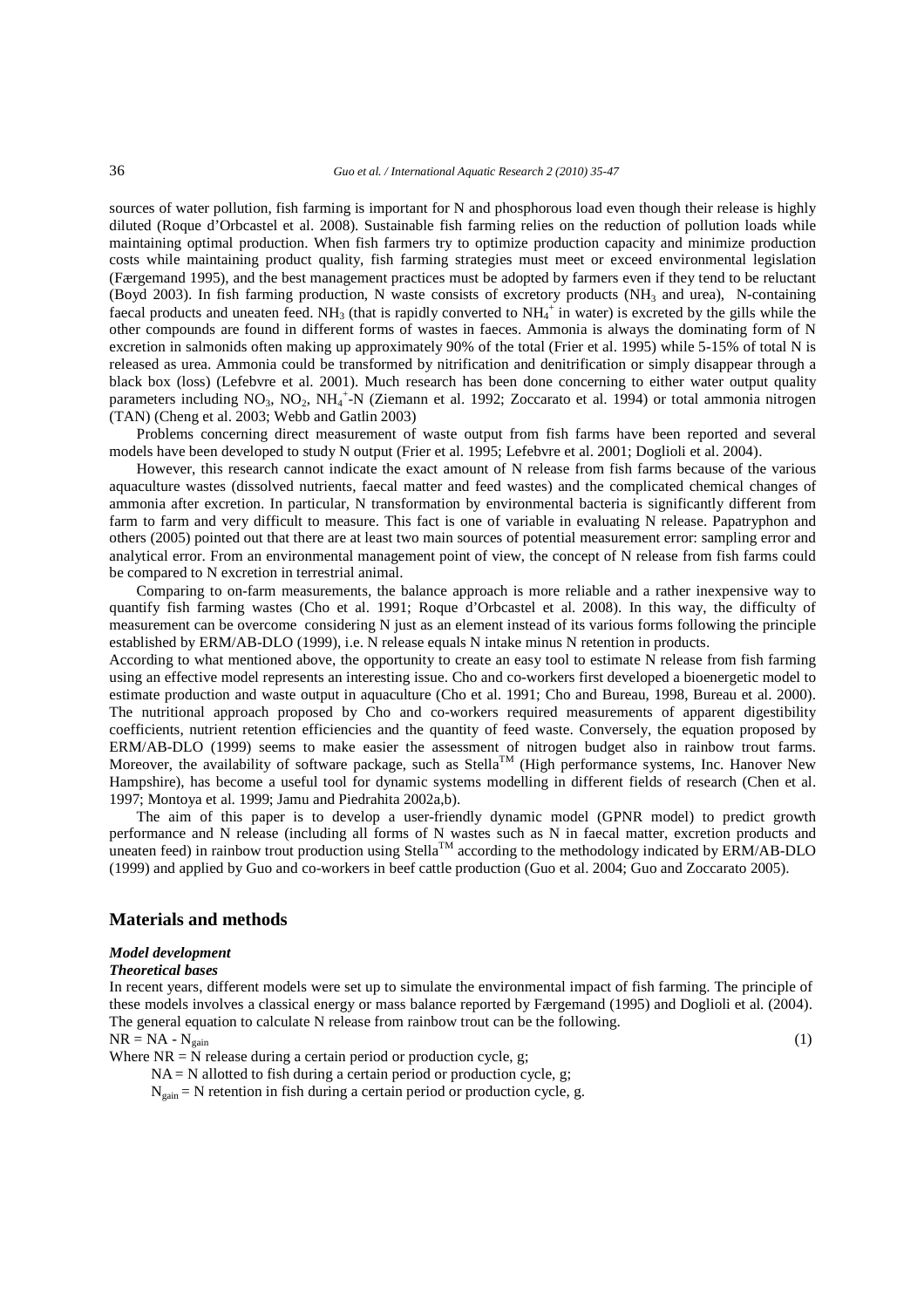In general, daily actual nitrogen allotted to fish (DANA, g/fish) is easily controlled by fish farmers whether feed restriction or voluntary feed intake is used, multiplying the quantity of daily actual feed allotted to fish (DAFA, g) by the N content of feed  $(N_{\text{dict}}, %)$ .  $DANA = DAFA \times N_{\text{dict}}$  (2)

Then actual N allotted (ANA, g) for a certain period can be obtained by  $ANA = \text{DANA}$  (3)

If feed allotted to fish is unknown, then an estimation of the minimal NA (MinNA) to fish with certain initial biomass weight (ABW0) for a certain period is needed. To estimate MinNA, energy and protein requirements should be studied. Most research (Cho 1992; Cho and Bureau 1998; Bureau et al. 2000) used factorial analysis dividing digestible energy (DE, kJ/fish) requirement as recovered energy (RE, kJ/fish), maintenance energy or fasting at a given water temperature (HeE, kJ/fish), heat increment of feeding for maintenance and growth energy (HiE, kJ/fish) and non faecal energy losses (ZE + UE, kJ/fish). Presuming the ratio between digestible protein of feed (DPf) and digestible energy of feed (DEf) is in the range of 20-22 g/MJ, the following equations are used to predict DE and biomass weight (Cho and Bureau 1998):  $DE = RE + HeE + HIE + ZE + UE$  (4)

$$
RE = GE1 - GE0 \tag{5}
$$

$$
GE = 8.6 \times ABW - 40 \tag{6}
$$

HeE =  $(-1.04 + 3.26 \text{ T} - 0.05 \text{ T}^2) (\text{ABW}/1000)^{0.824} \times \text{days}$  (7)

$$
HiE = 0.17 (RE + HeE)
$$
 (8)

 $ZE + UE = 0.09 (RE + HeE + HiE)$  (9)

$$
TGC = (ABW11/3 - ABW01/3) / \sum (T \times days)
$$
 (10)

$$
PBW = [ABW0^{1/3} + \sum (TGC \times T \times days)]^3
$$
\n(11)

where ABW is actual biomass weight of fish on a given day, g; ABW0 is actual biomass weight of fish at the beginning of a certain period or productive cycle, g; ABW1 is actual biomass weight of fish at the end of a certain period or productive cycle, g; GE is gross energy content of fish at a given ABW, kJ/fish; GE0 is gross energy content of fish at ABW0, kJ/fish; GE1 is gross energy content of fish at ABW1, kJ/fish; PBW is predicted biomass weight of fish at a given day, g; T is the average temperature of the period, °C; TGC is thermal-unit growth coefficient.

To make the calculation of HeE suitable for a wider range of ABW and more dynamic, equation (7) could be transformed as:

$$
HeE = \int (-1.04 + 3.26 \text{ T} - 0.05 \text{ T}^2) (\text{ABW}/1000)^{0.824} \tag{12}
$$

Combining the equations (4) with (8) and (9), DE can be calculated as:  $DE = 1.2753 (RE + HeE)$  (13)

Based on equation (13) combining with equations (5), (6) and (12), MinNA can be calculated using predetermined digestible energy of feed (DEf) and N content in feed for a certain ABW and T.  $MinNA = DE / DEf \times N_{dict}$  $= 1.2753 \left( (8.6ABW) + (-1.04 + 3.26 T - 0.05 T^2) \left( (ABW/1000)^{0.824} \right) / DEF \times N_{\text{dict}}$  (14)

To give a yardstick for fish farmer, daily maximum feed intake (DMaxFI, g/fish/d) of fish, which means maximal ration when the fish are fed each hour in the light period i.e. feeding level (f) = 1, need to be estimated. Rasmussen and From (1991) reported DMaxFI can be calculated using the equation of N balance.  $DMaxFI = a \times exp(bT) \times ABW^c$ (15)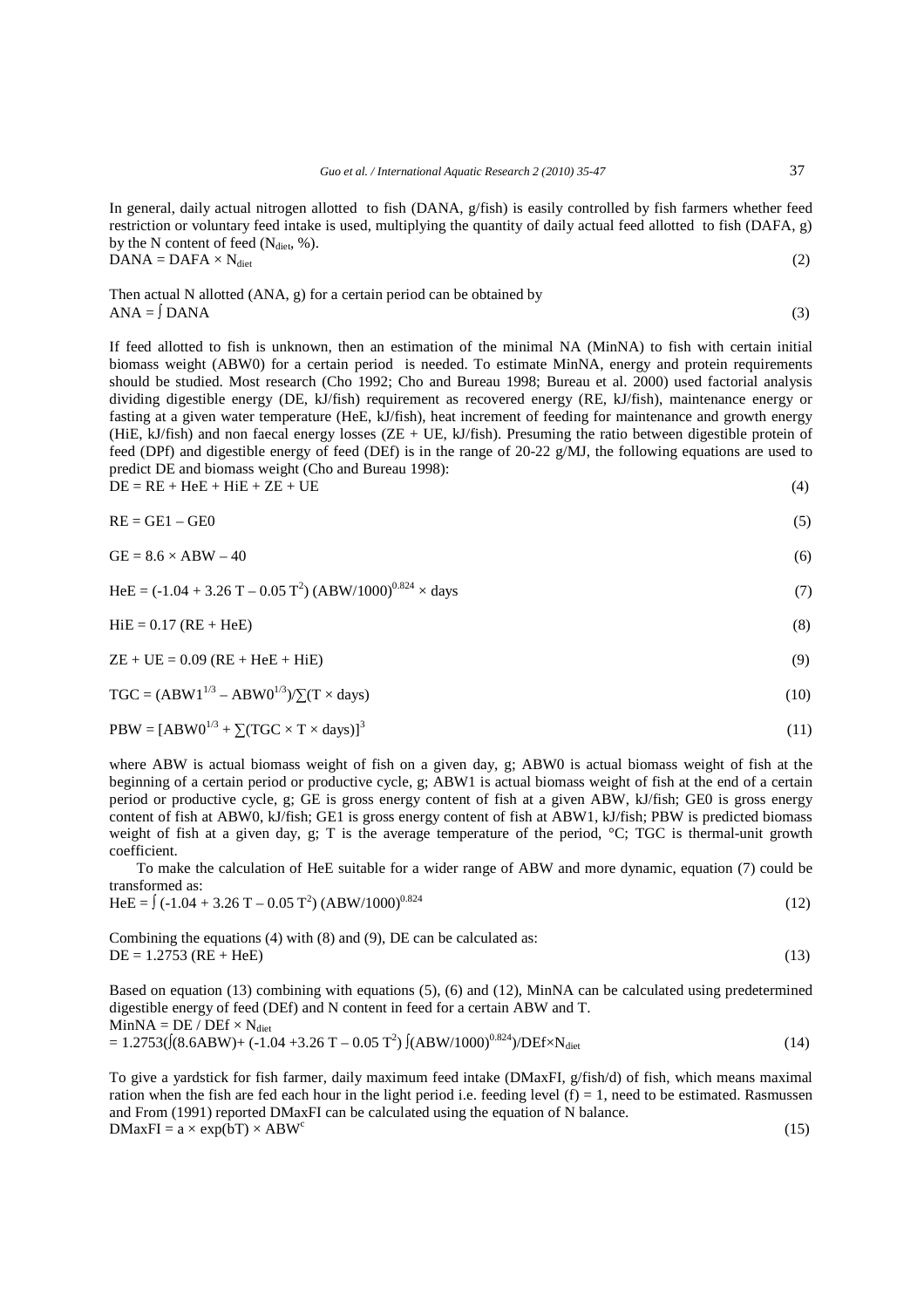Where T is temperature,  ${}^{\circ}C$ ; a, b, c are calibration constants: a = 0.0390  $\pm$  0.0021; b = 0.0759  $\pm$  0.0092; c = 0.7246  $\pm$  0.0316 (values and 95% confidence limits given for each value were from Rasmussen and From, 1991).

Successively, maximum N intake (MaxNI, g/fish) is:  $\text{MaxNI} = \int \text{DMa}x \text{FI} \times \text{N}_{\text{dict}}$  (16)

Theoretically, actual N allotted to fish (ANA, g/fish) should fall in the range between MinNA and MaxNI because the former is based on the requirement for a given ABW/PBW or ABW0 and TGC without considering uneaten feed, while MaxNI is maximal N intake capacity of fish beyond which the feeding practice will cause direct loss from both an economic and environmental point of view.

Ngain can be calculated as the difference of N content between ABW1 and ABW0 during a certain period or productive cycle. Bureau and others (2000) summarized the previous research and concluded the crude protein of rainbow trout of various size fed practical diet with 20-22 g DPf per MJ DEf could be calculated as the following equation with high  $R^2 = 0.999$ .

 $\overline{CP} = 0.169 \text{ ABW} - 0.07$  (17)

Where CP is crude protein content at a given ABW, g/fish.  $N<sub>gain</sub>$  can be obtained as:  $N_{\text{gain}} = 0.169 \text{ (ABW1-ABW0)} / 6.25$  (18) At last, actual N release (ANR), minimal N release (MinNR) and maximal N release (MaxNR) can be calculated

combining the equations  $(1)$  with  $(3)$ ,  $(14)$ ,  $(16)$  and  $(18)$ .  $\text{ANR} = \int \text{DANA} - 0.169 \, (\text{ABW1-ABW0}) / 6.25$  (19)

$$
\text{MinNR} = 1.2753 \left( \left\{ (8.6ABW) + (-1.04 + 3.26 \text{ T} - 0.05 \text{ T}^2) \right\} \left( \text{ABW} / 1000 \right)^{0.824} \right) / \text{DEf} \times \text{N}_{\text{dict}} \cdot 0.169 \left( \text{ABW} 1 - \text{ABW} 0 \right) / 6.25 \tag{20}
$$

 $MaxNR = \int DMaxFI \times N_{\text{dict}} - 0.169 \text{ (ABW1-ABW0) / } 6.25$  (21)

#### *Model overview*

To facilitate the comprehension of the model, the conceptual development is shown in Figure 1. The inputs of GPNR are ABW0, TGC, T, DEf, N<sub>diet</sub> and DAFA when available. The outputs are MinNR and MaxNR estimated by GPNR and ANR as the difference between ANA and N<sub>gain</sub>. The model can be considered dynamic because, using Stella<sup>TM</sup>, MinNR, ANR, MaxNR can be easily estimated at any time of the productive cycle based on historical record of TGC, T and diet used (DEf and N<sub>diet</sub>). Furthermore, GPNR can offer farmers a yardstick to distribute feed using daily maximal feed intake (DMaxFI) of fish and approximate PBW which would help farmers to decide harvest time. From this point of view, this model is more friendly for its utility than other models (Cho, 1992; Frier and others 1995; Cho and Bureau; 1998).

Since growth rate of fish are dependent on species, stock (genetics), nutrition, environment, husbandry and other factors, it is essential to calculate TGC for a given aquaculture condition using previous growth records or records obtained from similar stocks and husbandry. TGC is calculated using equation (10). Consequently, PBW is obtained by equation (11) as shown in Figure 1.

RE is obtained as result of the equations (5) and (6), while HeE is calculated using equation (12). Then DE and MinNA are the results of equation (13) and (14) respectively. On the other hand, DMaxFI is calculated using equation (15) and MaxNI is obtained by equation (16). At the same time, ANA is accumulated as the sum of DAFA multiplying by  $N_{\text{dict}}$  (equation 3).

N retained in the body is calculated using equation (18) as the difference of N content between PBW and ABW0. In the last step, ANR, MinNR and MaxNR is calculated using equation (19, 20, 21).

## *Model evaluation*

The inputs and outputs of T1, T2, T3 experimental datasets (Zoccarato et al. 1991; 1994; 1996), carried out in the experimental station of the Dipartimento di Scienze Zootecniche of Turin University, were used to verify the suitability of GPNR. Successively, the proposed model was applied on other five experimental datasets gleaned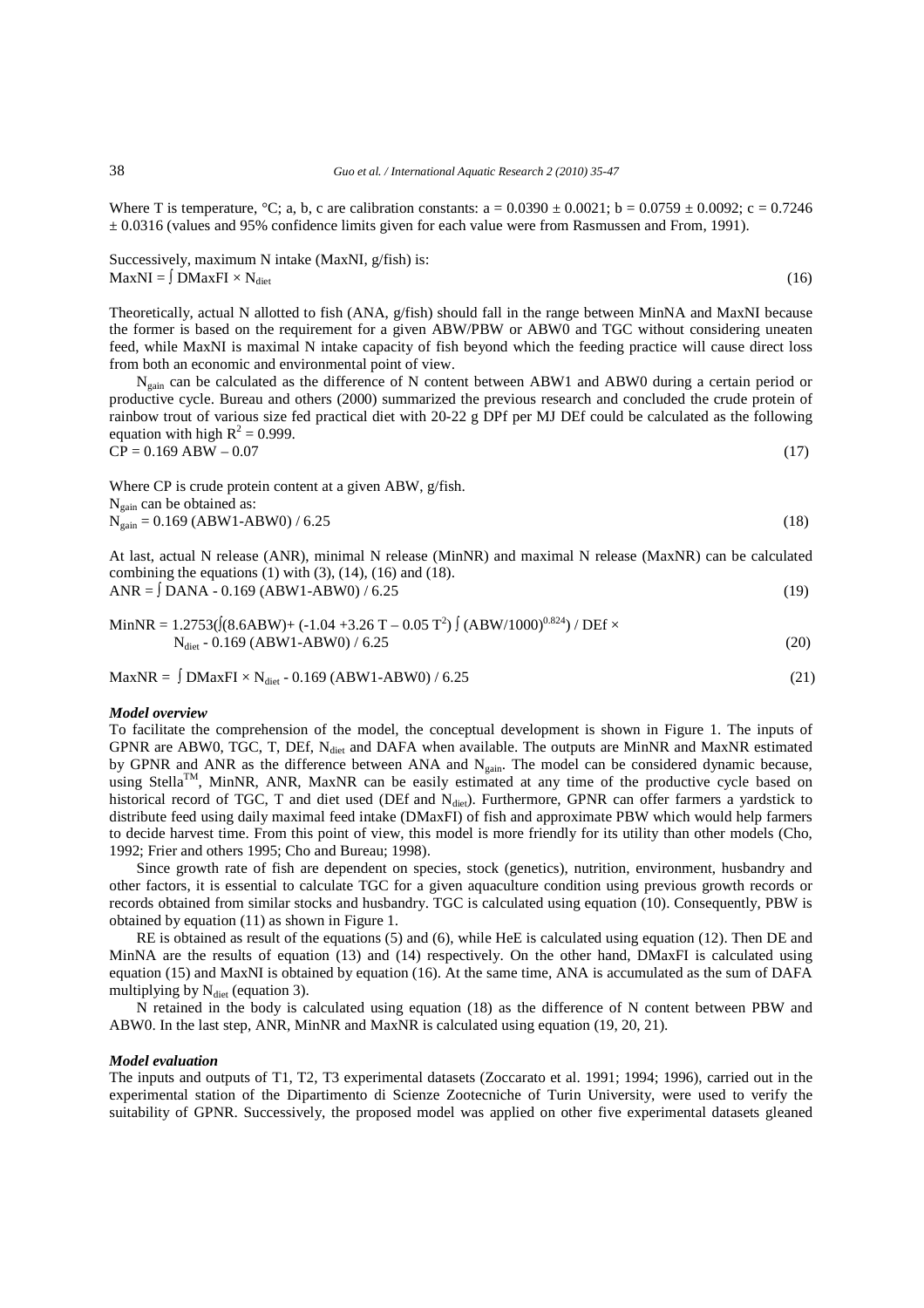from published sources (Cho et al. 1991; Brauge et al. 1995; Lanari et al. 1995; Sandi 1996; Zoccarato et al. 1995) and one field practices.



Fig. 1. ABW0: actual biomass weight of fish at the beginning of a certain period or productive cycle; ANA: actual nitrogen allotted; ANR: actual nitrogen release; DAFA: daily actual feed allotted; DE: digestible energy required; DEf: digestible energy contained in feed; DMaxFI: daily maximal feed intake; HeE: maintenance energy at a given water temperature; MinNR: minimal nitrogen release; MaxNR: maximal nitrogen release; N<sub>diet</sub>: nitrogen content in the feed; N<sub>gain</sub>: nitrogen retention in biomass; PBW: predicted biomass weight of fish at a given day; RE: recovered energy; T: the average temperature of the period; TGC: thermal-unit growth coefficient.

| Table 1. Actual biomass N percentage (ABNP) and predicted biomass N percentage (PBNP) in different actual biomass weight |  |  |
|--------------------------------------------------------------------------------------------------------------------------|--|--|
| $(ABW)$ in three experiments (mean $\pm$ SEM)                                                                            |  |  |

| Trial                       | ABW(g)           | $ABNP$ $(\%)$   | PBNP $(\%)^*$        |
|-----------------------------|------------------|-----------------|----------------------|
| T1 9 a.m.                   | $328.0 \pm 51$   | $2.69 \pm 0.14$ | $2.70 \pm 6.16E - 5$ |
| T1 4 p.m.                   | $338.0 \pm 70$   | $2.71 \pm 0.17$ | $2.70 \pm 8.25E - 5$ |
| T1 1.4%                     | $326.0 \pm 61$   | $2.68 \pm 0.13$ | $2.70 \pm 5.56E - 5$ |
| T <sub>1</sub> 1.8%         | $336.0 \pm 62$   | $2.70 \pm 0.14$ | $2.70 \pm 3.12E - 5$ |
| T <sub>2</sub> LH (initial) | $82.8 \pm 1.7$   | $2.69 \pm 0.05$ | $2.69 \pm 2.79E - 4$ |
| T <sub>2</sub> HH (initial) | $82.1 \pm 0.22$  | $2.65 \pm 0.06$ | $2.69 \pm 1.13E - 4$ |
| T <sub>2</sub> LL (initial) | $82.1 \pm 0.55$  | $2.66 \pm 0.04$ | $2.69 \pm 3.77E - 5$ |
| T <sub>2</sub> HL (initial) | $83.1 \pm 0.69$  | $2.68 \pm 0.05$ | $2.69 \pm 9.26E - 5$ |
| T <sub>2</sub> LH (final)   | $247.8 \pm 8.6$  | $2.72 \pm 0.09$ | $2.70 \pm 7.40E - 5$ |
| T <sub>2</sub> HH (final)   | $216.0\pm 6.5$   | $2.71 \pm 0.10$ | $2.70 \pm 5.15E - 5$ |
| T <sub>2</sub> LL (final)   | $191.6 \pm 7.2$  | $2.68 \pm 0.08$ | $2.70\pm9.29E-5$     |
| T <sub>2</sub> HL (final)   | $164.8 \pm 8.7$  | $2.67 \pm 0.07$ | $2.70 \pm 6.66E - 5$ |
| T3 PR                       | $277.8 \pm 11.9$ | $2.68 \pm 0.09$ | $2.70 \pm 5.61E - 5$ |
| T3 ER                       | $284.0 \pm 9-8$  | $2.68 \pm 0.15$ | $2.70 \pm 4.06E - 5$ |
| T <sub>3</sub> PV           | $290.4 \pm 4.1$  | $2.70 \pm 0.11$ | $2.70 \pm 5.24E - 5$ |
| T <sub>3</sub> EV           | $302.4 \pm 16.0$ | $2.71 \pm 0.05$ | $2.70 \pm 7.16E - 5$ |

\*Calculated using equation:  $(0.169 \times ABW - 0.07)$  / ABW /  $6.25 \times 100$ .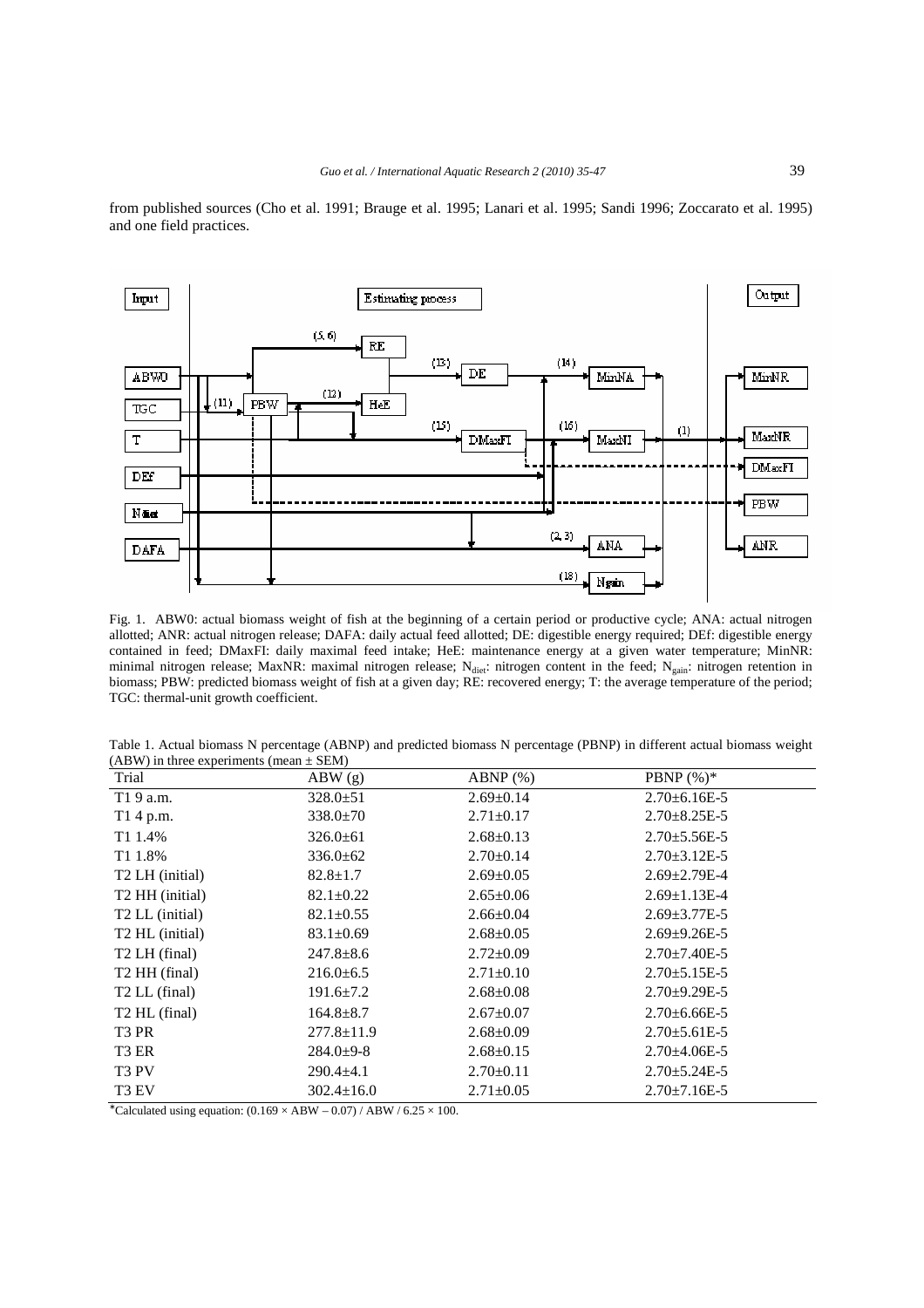The eight datasets were chosen on the basis of different feeding conditions. T1, T2 and T3 were carried out in rectangular fibre glass tanks (1500 L each) with a flow rate of 30 L/m at constant spring water temperature 12-13 °C, oxygen content 7.8-7.9 mg/L.

T1 was designed to test the effects of meal timing and feeding level on growth performance. In all 800 rainbow trout (ABW0: 204.6  $\pm$  2.0 g) were randomly divided, following the experimental design 2×2 with 2 replicates, into 8 groups and fed once per day at 9 a.m. or 4 p.m.; feeding level was 1.4 or 1.8% of the biomass weight. The commercial diet (crude protein 43.0% as feed bases, DPf/DEf: 22 g/MJ) was distributed as dry pellet (2.5 mm). To adjust feed supply, fish were counted and weighed in bulk on the  $0$ ,  $21<sup>st</sup>$ ,  $42<sup>nd</sup>$  and  $63<sup>rd</sup>$  day. After 63 days of trials, 10 fish from each replicate were sampled for body composition analysis. The results were analysed as four groups (the effect of feeding time at 9 a.m. and 4 p.m. T1 9 a.m. and T1 4 p.m.; the effect of feeding level at 1.4% and 1.8%, T1 1.4% and T1 1.8%).

T2 was designed to test the effects of density and feeding level on growth performance. In all 2700 rainbow trout (ABW0: 82.5  $\pm$  0.9 g) were randomly divided, following the experimental design 2×2 with 3 replicates, into 12 groups. The two density levels were 8 or 16 kg/m<sup>3</sup> of initial biomass; the two feeding levels were 1.3 or 2% of the biomass weight at the beginning decreasing to 1.1 or 1.8% at the end of the experiment. The commercial diet was the same as in T1. To adjust feed supply, fish were counted and weighed in bulk every two weeks. At the beginning and end of the 84-day-trial, 10 fish from each replicate were sampled for body composition analysis. The results were analysed as four groups (low density and high feeding level, T2 LH; high density and high feeding level, T2 HH; low density and low feeding level, T2 LL; high density and low feeding level, T2 HL).

In T3, two forms of diets and two feeding levels, restricted or satiation, were examined. In all 2160 rainbow trout (ABW0: 177.5  $\pm$  8.2 g) were randomly distributed into 12 tanks following the experimental design 2×2 with 3 replicates. The trout were fed with two different diets: a pelletised diet (protein content: 48.6%; DPf/DEf: 24.9 g/MJ) and an extruded diet (protein content: 47.4%; DPf/DEf: 21.3 g/MJ). Feed was delivered according to 1.3% of biomass weight or satiation twice a day. To adjust feed supply, fish were counted and weighed in bulk on the 0,  $21<sup>st</sup>$ ,  $35<sup>th</sup>$  and  $49<sup>th</sup>$  day. After 49 days of trials, 10 fish from each replicate were sampled for body composition analysis. The results were analysed as four groups (pelletised restricted diet, T3 PR; extruded restricted diet, T3 ER; pelletised satiation diet, T3 PV; extruded satiation diet, T3 EV).

The experimental condition of other 5 controlled experiments can be found in the referenced cited above. One ponds  $(15\times15\times2m^3)$  were also used for model validation. The pond was supplied with spring water which maintained a flow rate of 30 l/m at constant spring water temperature 12-13 °C, oxygen content 7.8-7.9 mg/L. The fish farming condition was similar with T2 HH which is usually practiced and TGC was assumed as  $1.57 \times 10^{-3}$ . Approximately, 90000 rainbow trout  $(80.00\pm 2.58 \text{ g})$  were put into the pond. Ten fish were caught to control ABW and adjust feed distribution every two weeks except for the last weighing at the end of experiment the interval was just one week. The productive period was 105 days and the market weight was about 250  $g/fish$ .

Results were used to: 1) calculate N content in the rainbow trout; 2) compare PBW and ABW; 3) compare MinNR and MaxNR with ANR using datasets obtained in T1, T2 and T3; 4) validate of the model with the other five controlled experiments and one field production.

#### *Statistics*

Differences between actual biomass N percentage (ABNP) and predicted biomass N percentage (PBNP) were analyzed with paired t test of SPSS 12.0 (SPSS Inc., Chicago, IL, USA). The same test was used to analyse the differences between ANR simulated by the model and the values reported in five sources datasets, between PBW and ABW and between simulated ANR (sANR) and real ANR (rANR) in the field condition.. Values of TGC from different groups were compared with ANOVA while the relation between PBW and ABW and ANR and ANR reported by some authors were analysed by correlation procedure of SPSS. Differences among MinNR, MaxNR and ANR in the three experiments were analysed by ANOVA and the univariate of SPSS.

## **Results**

#### *N content in the biomass weight*

The average harvested fish weight of different groups in T1, T2 and T3 ranged from 82.1  $\pm$  0.6 g to 338.0  $\pm$  70.1 g, while the weight of single fish ranged from 79.5 g to 509.0 g. The results of analysis of ABNP and PBNP of trout are shown in Table 1. There is no significant difference between ABNP and PBNP; the lack of difference allowed us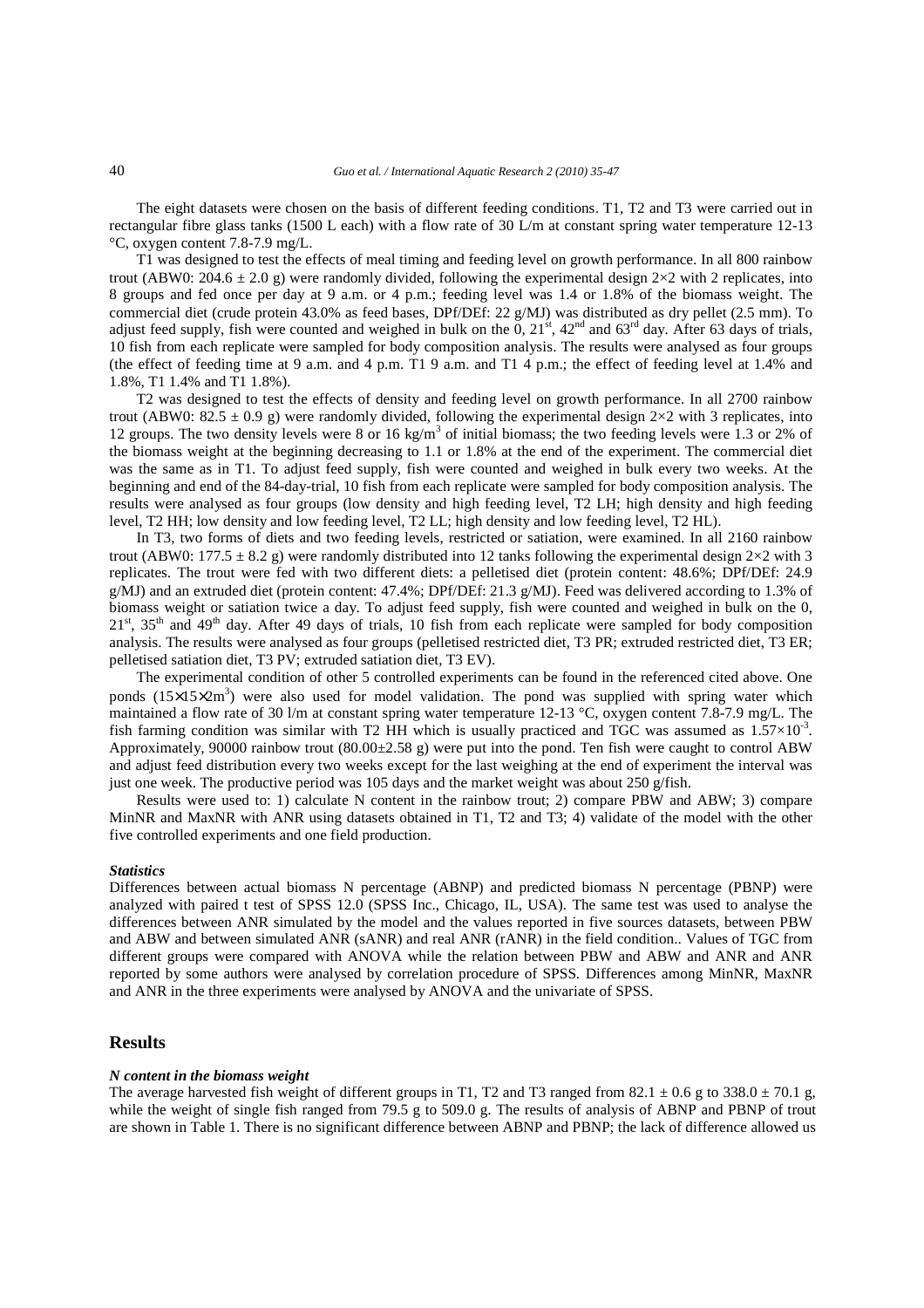to use PBNP to estimate ABNP. This showed that the calculation of N content in biomass, which is the product of ABNP  $\times$  ABW or PBNP  $\times$  PBW, is correct. In this way, N retention in fish can be obtained as difference of N content between PBW (or ABW) and ABW0.

## *Comparison of PBW and ABW*

During the experiments, each group was weighed and counted four times in T1 and T3, while seven times in T2. For each group, the single fish weight was obtained by the total biomass weight divided by the number of fish. Using ABW0 and ABW1 as parameters, TGC was calculated for each group (Table 2). There were significant differences among different groups for TGC when analysed with ANOVA. The analysis of covariance showed ABW0 had no significant influence on different value of TGC among groups, which means the calculation of TGC is suitable for all categories of ABW0. PBW were predicted using the dynamic model and compared with ABW (on the 21<sup>st</sup> and  $42<sup>nd</sup>$  day of T1, on the  $14<sup>th</sup>$ ,  $28<sup>th</sup>$ ,  $42<sup>nd</sup>$ ,  $56<sup>th</sup>$  and  $70<sup>th</sup>$  day of T2, on the  $21<sup>st</sup>$  and  $35<sup>th</sup>$  day of T3). The correlation between PBW and ABW was 0.996 and the fitness between them is shown in Figure 2, which demonstrate PBW can be used if ABW is unknown.

Table 1. Actual biomass N percentage (ABNP) and predicted biomass N percentage (PBNP) in different actual biomass weight (ABW) in three experiments (mean  $\pm$  SEM)

| Trial                       | ABW(g)           | $ABNP$ $(\%)$   | <b>PBNP</b> $(\%)^*$ |
|-----------------------------|------------------|-----------------|----------------------|
| T1 9 a.m.                   | $328.0 \pm 51$   | $2.69 \pm 0.14$ | $2.70\pm 6.16E-5$    |
| T1 4 p.m.                   | $338.0 \pm 70$   | $2.71 \pm 0.17$ | $2.70 \pm 8.25E - 5$ |
| T1 1.4%                     | $326.0 \pm 61$   | $2.68 \pm 0.13$ | $2.70 \pm 5.56E - 5$ |
| T1 1.8%                     | $336.0 \pm 62$   | $2.70 \pm 0.14$ | $2.70 \pm 3.12E - 5$ |
| T <sub>2</sub> LH (initial) | $82.8 \pm 1.7$   | $2.69 \pm 0.05$ | $2.69 \pm 2.79E - 4$ |
| T <sub>2</sub> HH (initial) | $82.1 \pm 0.22$  | $2.65 \pm 0.06$ | $2.69 \pm 1.13E - 4$ |
| T <sub>2</sub> LL (initial) | $82.1 \pm 0.55$  | $2.66 \pm 0.04$ | $2.69 \pm 3.77E - 5$ |
| T <sub>2</sub> HL (initial) | $83.1 \pm 0.69$  | $2.68 \pm 0.05$ | $2.69 \pm 9.26E - 5$ |
| T <sub>2</sub> LH (final)   | $247.8 \pm 8.6$  | $2.72 \pm 0.09$ | $2.70 \pm 7.40E - 5$ |
| T <sub>2</sub> HH (final)   | $216.0\pm 6.5$   | $2.71 \pm 0.10$ | $2.70 \pm 5.15E - 5$ |
| T <sub>2</sub> LL (final)   | $191.6 \pm 7.2$  | $2.68 \pm 0.08$ | $2.70\pm9.29E-5$     |
| T <sub>2</sub> HL (final)   | $164.8 \pm 8.7$  | $2.67 \pm 0.07$ | $2.70\pm 6.66E-5$    |
| T3 PR                       | $277.8 \pm 11.9$ | $2.68 \pm 0.09$ | $2.70 \pm 5.61E - 5$ |
| T3 ER                       | $284.0 \pm 9-8$  | $2.68 \pm 0.15$ | $2.70\pm4.06E-5$     |
| T <sub>3</sub> PV           | $290.4 \pm 4.1$  | $2.70 \pm 0.11$ | $2.70 \pm 5.24E - 5$ |
| T <sub>3</sub> EV           | $302.4 \pm 16.0$ | $2.71 \pm 0.05$ | $2.70 \pm 7.16E - 5$ |

∗ Calculated using equation:  $(0.169 \times ABW - 0.07)$  / ABW /  $6.25 \times 100$ .

#### *Comparison of MinNR, MaxNR and ANR*

The inputs and outputs of T1, T2 and T3 are summarized in Table 2. In T1, with similar ABW0, the four groups had no significant differences for ABW1, MinNR and MaxNR. Instead for ANR, there was significant difference between T1 1.8% and T1 1.4%, which confirmed high feeding level lead to high N release. In T2, with similar ABW0, the four groups didn't show significant differences for MaxNR, while significant differences were observed for ABW1, MinNR and ANR. T2 LH had the highest ABW1 while T2 HL had the lowest MinNR. T2 LL and T2 HL had lower ANR than the other two groups. The results of T3 showed no significant differences for ABW1 among the four groups, while it was evident that the feeding level at satiation caused more ANR than the restricted feeding level. Furthermore, the results showed pelletized diets would have higher biomass weight gain than extruded diets when the fish were fed at satiation level.

In general, ANR fell within the range from MinNR to MaxNR except in T3 PR group where DPf/DEf (24.9 g/MJ) was beyond the condition from which the model derived (DPf/Def as 20-22 g/MJ). MaxNR showed no significant differences when analysed using ABW0, duration and TGC as covariates. Using similar analytic procedure, the differences among ANR could not be eliminated.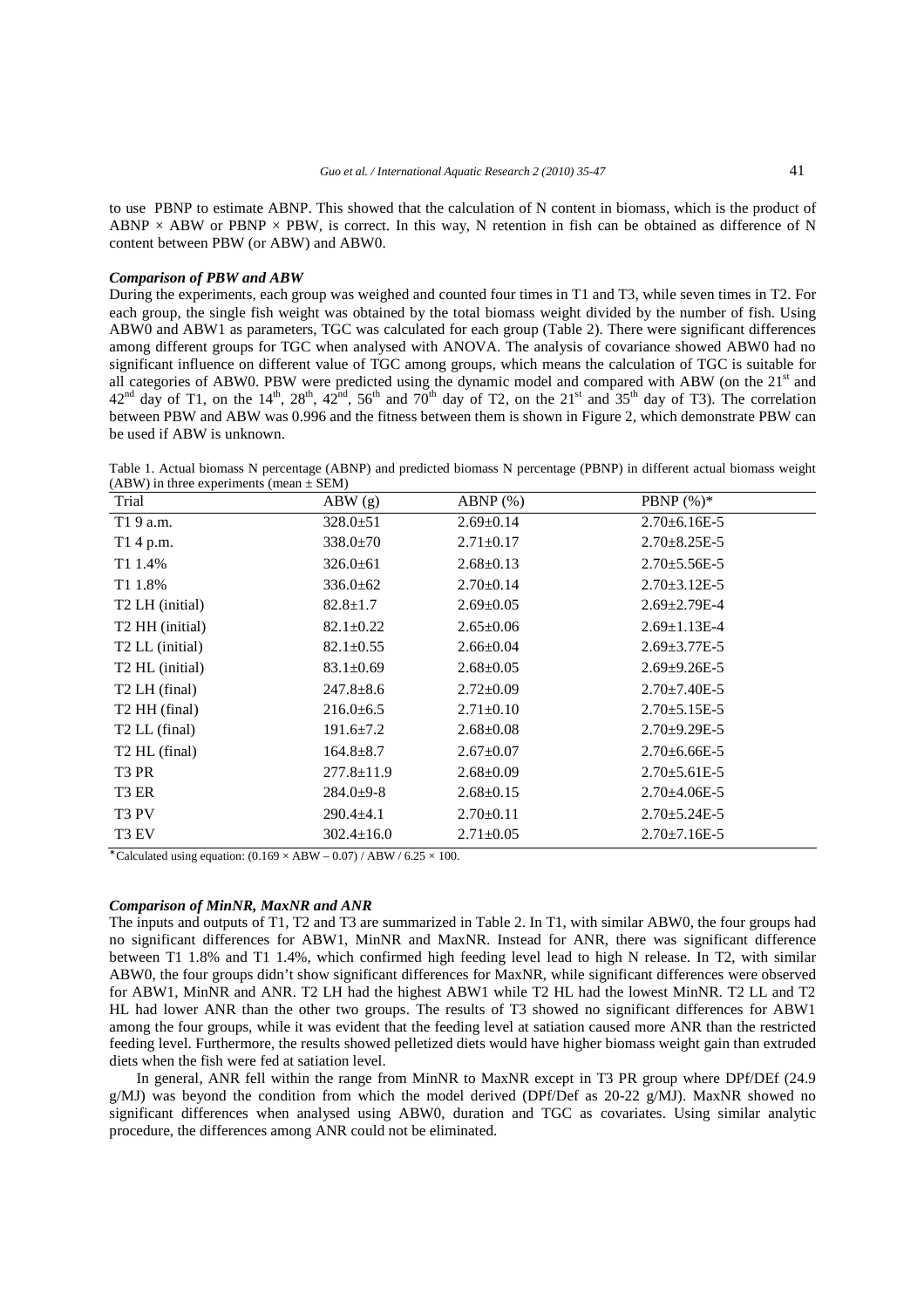#### *Validation of the model*

In Table 3, the results obtained in five sources of data, confirmed that ANR generally fell within the range of MinNR and MaxNR irrespectively to ABW0, diet, duration and water temperature; the proposed model showed high tolerance when DPf/DEf was lower than 20-22 g/MJ and low tolerance when DPf/DEf was higher than 20-22 g/MJ, in fact, ANR were less than MinNR when DPf/DEf was higher than 24.81 g/MJ.

The calculation of N release can be expressed as g per cycle of production or g per kg products. The transformation from ANR of a single fish to N release of a rainbow trout farm depends on the approximate number and weight of fish in the farm at the beginning and end of production cycles. ANR values obtained from the five datasets, expressed as g/kg of biomass weight gain, were also reported in Table 3. Moreover ANR and ANR reported by Cho et al. (1991) and Lanari et al. (1995) were well correlated ( $\mathbb{R}^2 = 0.88$ ).

There were no significant differences between PBW and ABW in field condition, so did between sANR and rANR (Table 4). rANR fell in the range between MinNR and MaxNR. The results in field condition showed that GPNR model can simulated the rainbow trout farming using the parameters of experimental records of similar condition.

| Group             | ABW0(g)                       | ABW1(g)                        | Duration<br>(d) | ${\bf N}$<br>(% ) | TGC $(\overline{\times 10^{-3}})$ | MinNR $(g)$                    | ANR $(g)$                     | MaxNR(g)                       |
|-------------------|-------------------------------|--------------------------------|-----------------|-------------------|-----------------------------------|--------------------------------|-------------------------------|--------------------------------|
| T19 a.m.          | $205.\overline{9\pm1.7^{d*}}$ | $328.1 \pm 3.5$ <sup>ef</sup>  | 63              | 6.88              | $1.26 \pm 0.03^{ab}$              | $5.21 \pm 0.06$ <sup>de</sup>  | $8.84 \pm 2.12$ <sup>bc</sup> | $15.28 \pm 0.39$ <sup>c</sup>  |
| T1 4 p.m.         | $203.3 \pm 1.6^d$             | $337.9 \pm 14.4$ <sup>f</sup>  | 63              | 6.88              | $1.38 \pm 0.14$ <sup>bc</sup>     | $5.42 \pm 0.29$ <sup>de</sup>  | $8.31 \pm 1.76$ <sup>bc</sup> | $14.74 \pm 0.40$ <sup>c</sup>  |
| T1 1.4%           | $204.1 \pm 1.9$ <sup>d</sup>  | $326.4 \pm 6.9$ <sup>ef</sup>  | 63              | 6.88              | $1.27 \pm 0.08$ <sup>ab</sup>     | $5.19 \pm 0.15$ <sup>cde</sup> | $6.92 \pm 0.40^{ab}$          | $14.88 \pm 0.44$ <sup>c</sup>  |
| T1 1.8%           | $205.0 \pm 2.3$ <sup>d</sup>  | 339.6 $\pm$ 10.9 <sup>f</sup>  | 63              | 6.88              | $1.37 \pm 0.12$ <sup>bc</sup>     | $5.44 \pm 0.23$ <sup>de</sup>  | $10.24 \pm 0.51$ <sup>c</sup> | $15.14 \pm 0.52$ <sup>c</sup>  |
| T <sub>2</sub> LH | $82.8 \pm 1.7^a$              | $247.8 \pm 5.7$ <sup>f</sup>   | 84              | 6.88              | $1.83 \pm 0.06$ <sup>f</sup>      | $5.37 \pm 0.13$ <sup>de</sup>  | $8.58 \pm 0.13$ <sup>bc</sup> | $12.66 \pm 0.15^b$             |
| T <sub>2</sub> HH | $82.1 \pm 0.2^a$              | $216.0 \pm 5.1^b$              | 84              | 6.88              | $1.57 \pm 0.04$ <sup>cde</sup>    | $4.69 \pm 0.11$ <sup>c</sup>   | $8.07 \pm 0.15$ <sup>bc</sup> | $12.50 \pm 0.01$ <sup>ab</sup> |
| T <sub>2</sub> LL | $82.1 \pm 0.6^a$              | $191.6 \pm 7.2^b$              | 84              | 6.88              | $1.35 \pm 0.05$ <sup>bc</sup>     | $4.17 \pm 0.15^b$              | $4.41 \pm 0.12^a$             | $12.40 \pm 0.08^{ab}$          |
| T <sub>2</sub> HL | $83.1 \pm 0.7^a$              | $164.8 \pm 7.7^{\mathrm{a}}$   | 84              | 6.88              | $1.06 \pm 0.08^a$                 | $3.58 \pm 0.17^a$              | $4.42 \pm 0.41$ <sup>a</sup>  | $12.31 \pm 0.07$ <sup>ab</sup> |
| T <sub>3</sub> PR | $182.0 \pm 6.2$ <sup>c</sup>  | $277.8 \pm 11.9^d$             | 49              | 7.78              | $1.40 \pm 0.05$ <sup>bc</sup>     | $5.03 \pm 0.23$ <sup>cd</sup>  | $4.63 \pm 0.28$ <sup>a</sup>  | $12.31 \pm 0.49^{ab}$          |
| T3 ER             | $179.9 \pm 6.8$ <sup>bc</sup> | $284.0{\pm}9.8$ <sup>d</sup>   | 49              | 7.59              | $1.51 \pm 0.03$ <sup>cd</sup>     | $3.69 \pm 0.11^{ab}$           | $4.16 \pm 0.32$ <sup>a</sup>  | $11.65 \pm 0.48$ <sup>ab</sup> |
| T3 PV             | $169.1 \pm 9.9^b$             | $290.4 \pm 4.1$ <sup>d</sup>   | 49              | 7.78              | $1.79 \pm 0.13^{\text{def}}$      | $5.62 \pm 0.06^e$              | $8.20 \pm 0.92$ <sup>bc</sup> | $11.49 \pm 0.55^a$             |
| T3 EV             | $179.1 \pm 5.7$ <sup>bc</sup> | $302.4 \pm 16.0$ <sup>de</sup> | 49              | 7.59              | $1.75 \pm 0.11$ <sup>ef</sup>     | $4.02 \pm 0.23$ <sup>ab</sup>  | $6.93 \pm 0.85^{ab}$          | $11.63 \pm 0.23$ <sup>ab</sup> |

Table 2. Comparison of MinNR, MaxNR with ANR of a single fish in the three experiments (mean  $\pm$  SEM)

\* Means in the same column not sharing common superscript letters are significantly different: *P* < 0.05.

ABW0: initial biomass weight, g; ABW1: final biomass weight, g; TGC: thermal-unit growth coefficient; ANR: actual nitrogen release, g; MinNR: minimal N release, g; MaxNR: maximum nitrogen release, g.

# **Discussion**

#### *N retention in fish*

N retention in biomass weight, as an important parameter in the dynamic model, is difficult to define. Rasmussen (2001) reported that the estimation of body protein content is more difficult and less predictable than that of body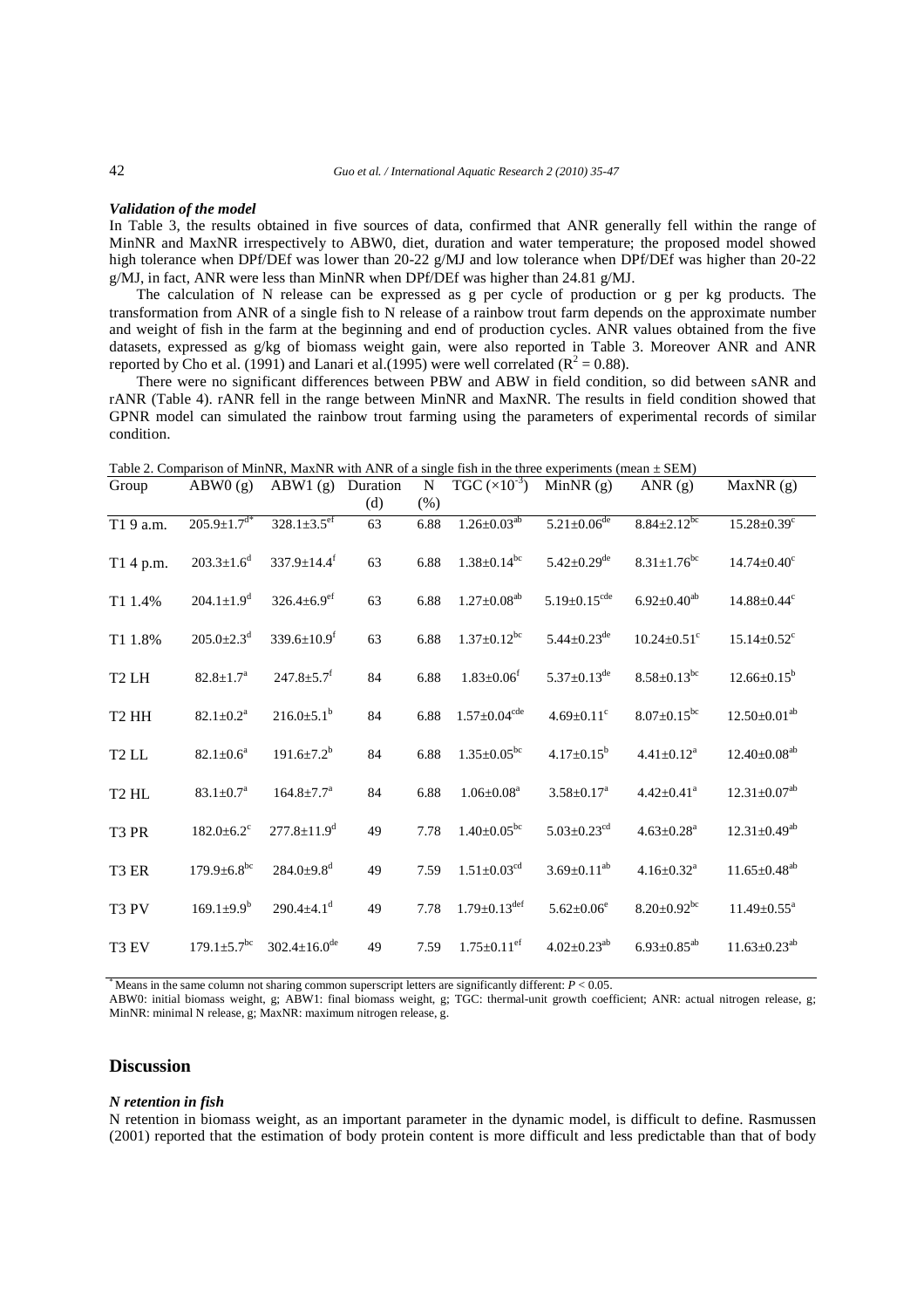lipid because protein content has been observed either to increase until fingerling size is reached in trout or to increase continuously with size. Valente and others (2001) studied feed intake and growth of fast and slow growing strains of rainbow trout fed by automatic feeders or by self-feeders; the results indicated protein content of whole fish was not significantly influenced either by feeding system or by strain of fish. Kause and others (2002) examined whether selection for rapid growth rate in rainbow trout could potentially lead to correlated genetic responses in body composition; the results showed the differences in body composition could be mainly explained by the difference between sexes in body size. Brauge and others (1995) indicated protein retention was not affected by dietary carbohydrate / lipid ratio treatment at 8 or 18°C. In general, feeds based upon plant proteins did not result in considerable changes in fish body composition when compared with traditional feeds based mainly on fish meal and oil (Kim et al. 1998; Valente et al. 2001).



Fig. 2. Relationship between actual biomass weight (ABW) and predicted biomass weight (PBW)

N retention changes during the life stages of rainbow trout and different trends had been observed (Rasmussen 2001). On the contrary, after a detailed study of stage related body composition in brown trout, Jonsson and Jonsson (1998) indicated that protein concentration did not vary with age in immature fish. In Denmark, in order to evaluate feeding efficiency and to control the environmental impact of fish farming, N percentage of fish is conventionally fixed as 3.0% of biomass weight for the facility of calculation (Færgemand 1995), and the same value was used by Doglioli et al. (2004). While in some research the percentage of N retention is slightly lower than this value, about 2.68±0.25 % (Brauge et al. 1995; Færgemand 1995; Kim et al. 1998; Valente et al. 2001). As far as Italian rainbow trout production in concerned, Lanari et al. (1995) reported N retention resulted as 2.68±0.02 % for rainbow trout from 106 g to 269 g. Bureau et al. (2000) summarised various research and conclude the CP content of fish can be expressed in function of ABW. In this paper, the results of T1, T2 and T3 suited for the equation which resulted in the value 2.69-2.70% similar with the values mentioned above.

#### *Biomass growth estimation*

At present, the most commonly used parameter to express growth rate is specific growth rate (SGR) and TGC (Brett and Groves 1979; Satoh et al. 2003). However, Cho (1992) verified the use of the natural logarithm under-estimates the weight gain between ABW1 and ABW0 used in the calculation; the exponential form also grossly overestimates predicted final biomass weight. In GPNR model, TGC formula was used and the results showed that growth prediction using TGC suits rather well with the examined datasets. The TGC value for commonly used commercial diet ranged from  $1.06 \times 10^{-3}$  to  $1.83 \times 10^{-3}$  depending on the density of fish, feeding level and farm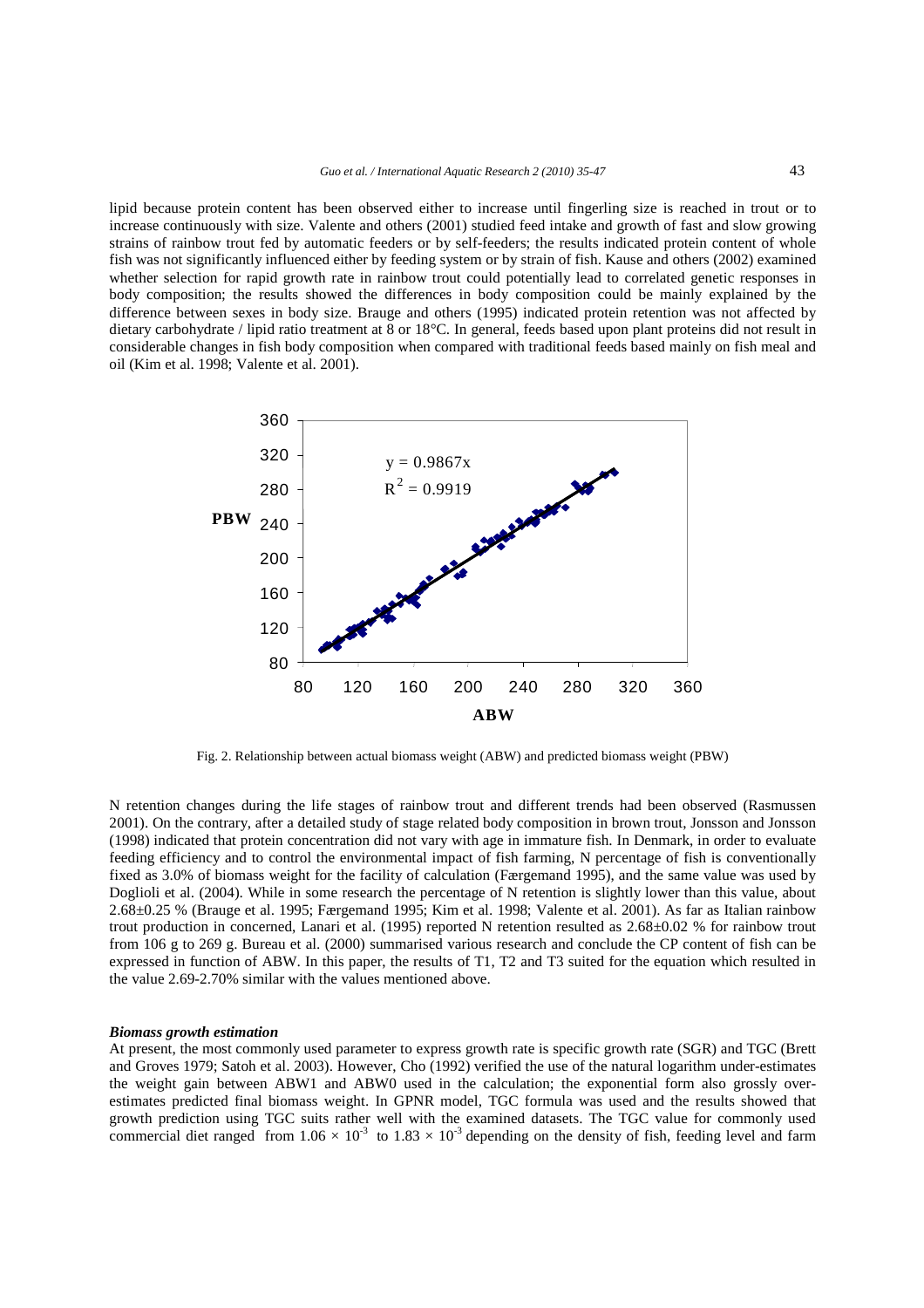management. The range is in agreement with TGC values reported by Cho and Bureau (1998). It is essential to calculate TGC for a given aquaculture condition using previous growth records or records obtained from similar stocks and husbandry conditions as shown in field condition. The use of TGC, which can overcome the effect of temperature (Cho and Bureau 1998), allows GPNR model suitable for very wide feeding condition. In Table 2 and Table 3, it can be observed that with similar feeding condition, high TGC leads to low ANR and vice versa. In this model, the oxygen  $(O_2)$  level, which is also an important fish growth limiting factor, is not considered because critical dissolved oxygen level is 6 mg/l (Ruohonen and Mäkinen 1989), while in the examined experiments the oxygen content were higher than this value.

| Sources                        | Group          | ABW0<br>(g) | ABW1<br>(g) | $N_{\text{dict}}$<br>$(\%D)$<br>M) | DPf/DEf                | Duration<br>(d) | T<br>$({}^{\circ}C)$ | <b>FCR</b> | <b>TGC</b><br>$(\times 10^{-3})$ | Min<br>NR<br>(g) | <b>ANR</b><br>(g) | Max<br><b>NR</b><br>(g) | <b>ANR</b><br>(g/kg)<br>fish) | <b>ANR</b><br>report<br>(g/kg)<br>fish) |
|--------------------------------|----------------|-------------|-------------|------------------------------------|------------------------|-----------------|----------------------|------------|----------------------------------|------------------|-------------------|-------------------------|-------------------------------|-----------------------------------------|
| Zoccarato<br>and<br>others     | A <sub>0</sub> | 77.5        | 217.4       | 8.46                               | 23.52                  | 99              | 12.5                 | 1.23       | 1.41                             | 7.40             | 10.78             | 19.88                   | 77.06                         |                                         |
| $1995^1$                       | A <sub>1</sub> | 77.2        | 220.5       | 8.46                               | 23.52                  | 99              | 12.5                 | 1.19       | 1.44                             | 7.51             | 10.56             | 19.91                   | 73.69                         |                                         |
|                                | A2             | 77.4        | 225.8       | 8.46                               | 23.52                  | 99              | 12.5                 | 1.18       | 1.48                             | 7.69             | 10.81             | 20.05                   | 72.84                         |                                         |
| Sandi,<br>$1996^2$             | High           | 40.0        | 263.3       | 8.26                               | 23.00                  | 128             | 12.5                 | 0.95       | 1.87                             | 8.85             | 11.50             | 21.75                   | 51.50                         |                                         |
|                                | Medium         | 39.1        | 229.2       | 6.85                               | 21.00                  | 128             | 12.5                 | 1.12       | 1.7                              | 6.10             | 9.44              | 16.24                   | 49.66                         |                                         |
|                                | Low            | 39.1        | 200.8       | 6.19                               | 19.00                  | 128             | 12.5                 | 1.11       | 1.54                             | 4.58             | 6.74              | 13.73                   | 41.68                         |                                         |
| <b>Brauge</b><br>and<br>others | HC             | 56.0        | 120.4       | 7.06                               | 26.47                  | 84              | 8.0                  | 1.10       | 1.65                             | 3.28             | 3.26              | 6.63                    | 50.62                         |                                         |
| $1995^3$                       | MC             | 56.0        | 126.5       | 6.86                               | 24.88                  | 84              | 8.0                  | 1.00       | 1.78                             | 2.97             | 2.93              | 6.41                    | 41.56                         |                                         |
|                                | LC             | 56.0        | 123.3       | 6.85                               | 24.81                  | 84              | 8.0                  | 1.00       | 1.71                             | 2.95             | 2.79              | 6.39                    | 41.46                         |                                         |
|                                | HC             | 53.0        | 159.6       | 7.06                               | 24.54                  | 84              | 18.0                 | 1.10       | 1.1                              | 5.18             | 5.39              | 17.02                   | 50.56                         |                                         |
|                                | MC             | 53.0        | 166.2       | 6.86                               | 22.28                  | 84              | 18.0                 | 1.10       | 1.15                             | 4.52             | 5.49              | 16.65                   | 48.45                         |                                         |
|                                | LC             | 53.0        | 174.5       | 6.85                               | 22.47                  | 84              | 18.0                 | 1.10       | 1.21                             | 4.86             | 5.87              | 16.82                   | 48.31                         |                                         |
| Lanari                         | V <sub>1</sub> | 107.0       | 241.0       | 5.86                               | 18.70                  | 86              | 12.9                 | 1.30       | 1.33                             | 4.10             | 6.59              | 13.22                   | 49.18                         | 46.00                                   |
| and<br>others                  |                |             |             |                                    |                        |                 |                      |            |                                  |                  |                   |                         |                               | 47.60                                   |
| 1995 <sup>4</sup>              | V <sub>2</sub> | 106.0       | 249.0       | 6.24                               | 19.90                  | 86              | 12.9                 | 1.30       | 1.4                              | 4.90             | 7.73              | 14.27                   | 54.06                         |                                         |
|                                | V <sub>3</sub> | 106.0       | 269.0       | 6.88                               | 21.30                  | 86              | 12.9                 | 1.20       | 1.55                             | 5.77             | 9.05              | 16.26                   | 55.52                         | 49.70                                   |
|                                | V4             | 175.6       | 312.3       | 6.30                               | 16.30                  | 56              | 13.2                 | 0.94       | 1.6                              | 2.50             | 4.40              | 11.94                   | 32.19                         | 29.90                                   |
|                                | V <sub>5</sub> | 175.9       | 321.0       | 6.72                               | 17.20                  | 56              | 13.2                 | 0.90       | 1.68                             | 2.89             | 4.85              | 12.95                   | 33.43                         | 29.80                                   |
|                                | V <sub>6</sub> | 176.2       | 335.6       | 7.20                               | 18.20                  | 56              | 13.2                 | 0.84       | 1.82                             | 3.44             | 5.33              | 14.1                    | 33.44                         | 29.10                                   |
| Cho<br>and<br>others           | <b>Brown</b>   | 9.02        | 22.69       | 6.93                               | 22.00                  | 84              | 8.11                 | 1.02       | 1.10                             | 0.54             | 0.60              | 1.99                    | 43.89                         | 48.01                                   |
| $1991^5$                       | Rainbow        | 1.00        | 101.0       | 7.04<br>$\mathbf{r}$               | 22.00<br>$\frac{1}{1}$ | 140<br>0.11     | 15.00                | 0.83       | 1.74                             | 2.41             | 3.16              | 7.93<br>$\sim$          | 31.60                         | 38.55                                   |

Table 3. Validation of the proposed model using different sources of data (mean )

Verification of the model using experiments with: different levels of dietary avoparcin: A0, A1, A2, corresponding 0, 40, 80 mg/kg of DM respectively; <sup>2</sup> different levels of DPf/DEf; <sup>3</sup> different levels of carbohydrate and temperature; <sup>4</sup>different levels of vegetable ingredients: V1, V2, V3, V4, V5, V6 corresponding; 604, 563, 520, 474, 422, 355 g/kg of DM respectively; <sup>5</sup> different trout speciesandduratio.

## *N release simulation*

The estimation of N release in the eight experiments showed GPNR was able to calculate MinNR, ANR and MaxNR for different feeding conditions in rainbow trout production. In this model, the N release value of single fish were calculated assuming that growth rates and feed allotted were constant within the period between two subsequent weighs. Generally, a rainbow trout farming cycle starts at 25 g and ends to a portion size of 250 g. GPNR model can dynamically indicate PBW and NR during farming cycle of rainbow trout. Generally, the ANR values in Table 3 were similar with those reported by the authors (Cho et al. 1991; Lanari et al. 1995) and the minimal differences between them, which were due to different methods of measurements and N retention values,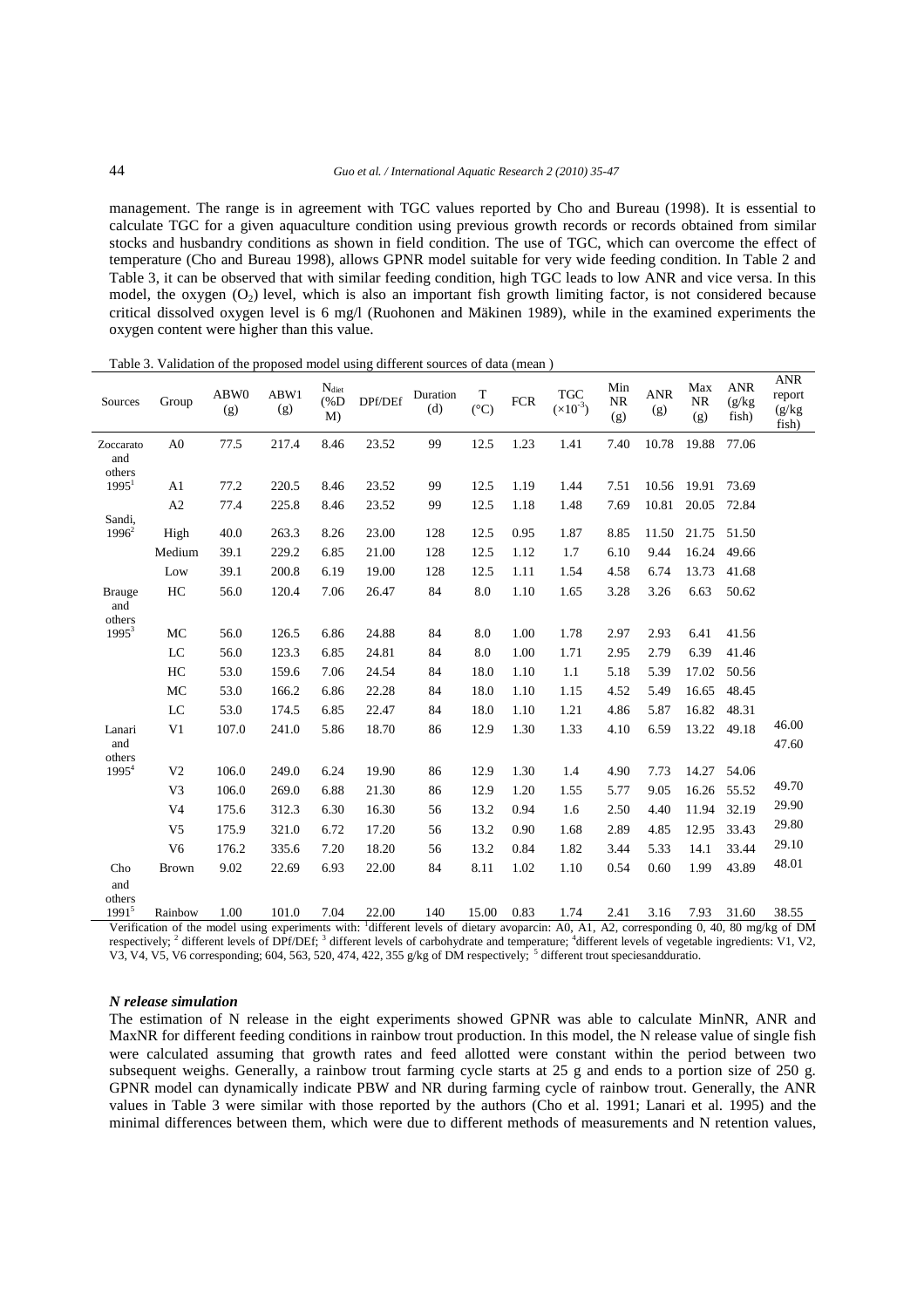were not significant ( $P < 0.05$ ) and  $R^2$  between ANR and ANR reported was (0.88). This result was in agreement with Roque d'Orbcastel et al. (2008), who reported that the measured values of total nitrogen in the effluents of trout farming and the predicted values by nutrient balance were well correlated  $(R^2 = 0.88)$ . Nevertheless it should be noticed that there were large differences between MinNR and MaxNR, which means that the extra NR (ANR - MinNR) has a wide range and should be mitigated as small as possible. Even if it is difficult to reach MinNR, farmers or technicians should always pay more attention to feed allotted and growth performance of fish so as to approximate ANR to MinNR.

In agreement with ERM/AB-DLO (1999) concept, GPNR model simulates gross N release regardless ABW0, feed characteristics, duration and T. The simulated values were in the accordance with those reported by Roque d'Orbcastel et al. (2008). The utilization of GPNR model also allows us to neglect various forms of N and denitrification process. The advantage of GPNR is that it can simulate N release at any time of production cycles. Water authority can calculate MinNR and MaxNR of existing or future rainbow trout farms according to its previous record or record of similar condition to estimate environmental N load as well as to assure the quality of products. While fish farmers can use the indication of DMFI and decide on the quantity of feed allotted to fish based on predetermined ratio between DAFA and DMFI to estimate PBW and harvest time.

Even though the range of DPf/DEf (20-22 g/MJ), which was derived from Cho and Bureau (1998), was relatively narrow, verification results showed it has rather high tolerance; these make GPNR useful as a flexible inexpensive managerial tool to apply the best management practice in trout farming as suggested by Boyd (2003). However, further study should be made to extend the application of the model to a wider range of feeding condition, in particular to diets with DPf/DEf higher than 24.81 g/MJ.

The major inputs were ABW0, TGC, T, DEf, N<sub>diet</sub> and DAFA. In GPNR, ABW/PBW was obtained using ABW0 and TGC. The amount of N retention in biomass could be calculated as N content in biomass gain. MinNR was estimated based on energy requirement of fish with a given TGC and ABW0. ANR was calculated as the difference between N content in the feed allotted to fish and N retention in the body, while MaxNR was calculated assuming feeding level is 1.

The datasets of eight experiments and one field production were used to verify the dynamic model. Results showed that GPNR can simulate biomass weight and N release at any time of production cycle regardless of feeding condition. Furthermore, DMaxFI provides a yardstick for fish farmers in practice. Bearing in mind the large difference between MaxNR and MinNR, water authorities and farmers can greatly reduce N load to environment and approximate ANR to MinNR without influencing fish farming productivity and profitability.

In conclusion, even if the estimation of N balance in fish is, from a metabolic point of view, a complicate procedure due to the different N forms (N released by feed waste, faeces or gills), GPNR, which is based on a widely used nutritional balance in trout farming, provided a simple tool to estimate fish biomass weight and N release in rainbow trout production. GPNR will enable technicians to dynamically calculate N load to environment and apply the EU rules in order to protect the environment; it can also help farmers to evaluate optimal production and keep the development of fish farming production sustainable. Obviously, the accurate estimation of real N fate in environment requires further study in particular concerning the denitrification process.

## **Acknowledgements**

Research supported by Agriculture Research and Experimentation Council, Special project RENAI.

#### **References**

Boyd CE. 2003. Guidelines for aquaculture effluent management at the farm-level. Aquaculture 226: 101-112.

Brauge C, Corraze G, Médale F. 1995. Effect of dietary levels of lipid and carbohydrate on growth performance, body composition, nitrogen excretion and plasma glucose levels in rainbow trout reared at 8 or 18°C. Rep Nutr Develop 35: 277- 290.

Brett JR, Groves TDD. 1979. Physiological energetics. Pages 279-352 in: W.S. Hoar, D.J. Randall J.R. Brett (Eds.) Fish Physiology, Vol. VIII. Bioenergetics and Growth. Academic Press, New York, NY.

Bureau BP, Azevedo PA, Tapia-Salazar M, Cuzon G. 2000. Pattern and cost of growth and nutrient deposition in fish and shrimp: Potential implications and applications. Pages 111-140 in: L. E. Cruz –Suárez D, Ricque-Marie D, Tapia-Salazar M,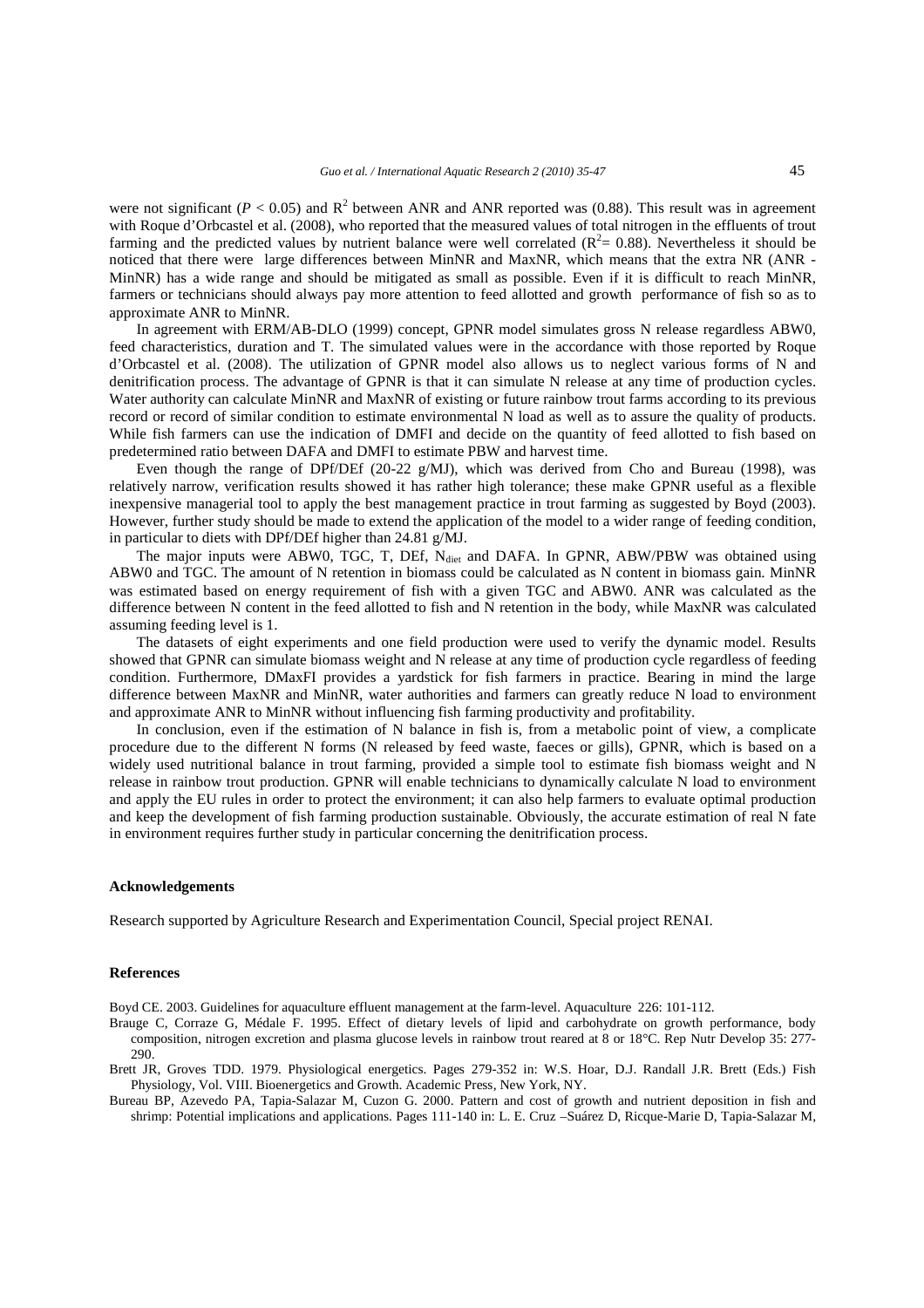Olvera-Novoa MA, Civera-Cerecedo R.. (Eds.). Avances en Nutrición Acuícola V. Memorias del V Simposium Internacional de Nutrición Acuícola. 19-22 Noviembre, 2000. Mérida, Yucatán, Mexico.

Chen SL, Xue SK, Hermanson RE. 1997. A dynamic model for nitrogen flow in a dairy farm for waste management. 1997 ASAE Annual International meeting. Paper No. 974073. ASAE, 2950 Niles Rd., St. Joseph, MI 49085-9659 USA.

- Cheng ZJ, Hardy RW, Usry JL. 2003. Plant proteiningredients with lysine supplementation reduce dietary protein level in rainbow trout (*Oncorhynchus mykiss*) diets, and reduce ammonia nitrogen and soluble phosphorus excretion. Aquaculture 218: 553–565.
- Cho CY. 1992. Feeding systems for rainbow trout and other salmonids with reference to current estimates of energy and protein requirements. Pages 107-123 in: Gall, G.A.E. (ed.) The rainbow trout. Elsevier Science. Publishers B.V., Amsterdam, The **Netherlands**.
- Cho CY, Bureau DP. 1998. Development of bioenergetic models and the Fish-PrFEQ software to estimate production, feeding ration and waste output in aquaculture. Aquat Liv Res 11(4): 199-210.
- Cho CY, Hynes JD, Wood KR, Yoshida HK. 1991. Quantitation of fish culture wastes by biological (Nutritional) and chemical (limnological) methods: the development of High Nutrient Dense (HND) diets. Pages 37-50 in Nutritional strategies & aquaculture waste. Proceedings of the First International Symposium on Nutritional Strategies in Management of Aquaculture Waste. University of Guelph, Guelph, Ontario, Canada.
- Costanza R., Gottlieb S. 1998. Modelling ecological and economic systems with STELLA: Part II. Ecol Model 112: 81-84.
- Costanza R., Gottlieb S. 2001. Modelling ecological and economic systems with STELLA: Part III. Ecol Model 143: 1-7.
- Doglioli AM, Magaldi MG, Vezzulli L., Tucci SM. 2004. Development of a numerical model to study the dispersion of wastes coming from a marine fish farm in the Ligurian Sea (Western Mediterranean). Aquaculture 231: 215–235.
- ERM/AB-DLO 1999. Establishment of Criteria for the Assessment of Nitrogen content in Animal Manure, European Commission, Final Report.
- Frier, JO, From J, Larsen T, Rasmussen G. 1995. Modelling waste output from trout farms. Water Sci Technol 31: 103-121.
- Færgemand J. 1995. Variation in the operating income and the environmental impact of trout culture from a Danish fish farm utilising different production strategies. Water Sci Technol 31: 249-256.
- Guo K, Mimosi A, Fortina R., Zoccarato I. 2004. A computer model to predict the nitrogen excretion in growing-finishing cattle. Livestock Production Sci 88: 273-284.
- Guo K, Zoccarato I. 2005. A dynamic model to predict the nitrogen excretion in growing-finishing cattle. Ecol Model 187: 219- 231.
- Jamu DM, Piedrahita RH. 2002a. An organic matter and nitrogen dynamics model for the ecological analysis of integrated aquaculture/agriculture systems: I. model development and calibration. Environment Model Software 17: 571–582.
- Jamu DM, Piedrahita RH. 2002b. An organic matter and nitrogen dynamics model for the ecological analysis of integrated aquaculture/agriculture systems: I. Model evaluation and application. Environment Model Software 17: 583–592.
- Jonsson N, Jonsson B. 1998. Body composition and energy allocation in life- history stages of brown trout. J Fish Biol 53: 1306- 1316.
- Kause A, Ritola O, Paananrn T, Mäntysaari E, Eskelinen U. 2002. Coupling body weight and its composition: a quantitative genetic analysis in rainbow trout. Aquaculture 211: 65-79.
- Kim JD, Kaushik SJ, Breque J. 1998. Nitrogen and phosphorus utilisation in rainbow trout (*Oncorhynchus mykiss*) fed diets with or without fish meal. Aquat Liv Res 11: 261-264.
- Lanari D, D'Agaro E, Ballestrazzi R. 1995. Dietary N and P levels, effluent water characteristics and performance in rainbow trout. Water Sci Technol 31: 157-165.
- Lefebvre S, Bacher C, Meuret A, Hussenot J. 2001. Modelling nitrogen cycling in a mariculture ecosystem as a tool to evaluate its outflow. Estuarine Coastal Shelf Sci 52: 305–325.
- Montoya RA, Shrimp AL, Grant LWE, Velaso M. 1999. Simulation of nitrogen dynamics growth in an intensive culture system: effect of feed and feeding parameters. Ecol Model 122: 81-95.
- Papatryphon E, Petit J, Van Der Werf HMG, Sadasivam KJ, Claver K. 2005. Nutrient-balance modeling as a tool for environmental management in aquaculture: the case of trout farming in France. Environmental Management 35: 161–174.
- Rasmussen G, From J. 1991. Improved estimates of a growth model and body composition of rainbow trout, *Oncorhinchus mykiss* (Walbaum,1792) as function of feeding level, temperature and body size. Dana 9: 15-30.
- Rasmussen RS. 2001. Quality of farmed salmonids with emphasis on proximate composition, yield and sensory characteristics. Aqua Res 32: 767-786.
- Roque d'Orbcastel EJP, Blancheton B, Boujard T, Aubin J, Moutounet Y, Przybyla C, Belaud A. 2008. Comparison of two methods for evaluating waste of a flow through trout farm. Aquaculture 274: 72-79.
- Ruohonen K. Mäkinen T. 1989. Feeding optimisation of rainbow trout as an application of a growth model with response to environmental factors. Pages 689-696 in: N. De Pauw, E. Jaspers, H. Ackefors D, Wilkins E. (Eds.), Aquaculture - a biotechnology in progress. European Aquaculture Society, Bredene, Belgium.
- Sandi R. 1996. Impiego di diete ad elevato tenore lipidico nell'allevamento intensivo della trota iridea (*O. mykiss*). M. Agr. Sc. thesis. Dipartimento di Scienze Zootecniche, Turin University. pp. 60.